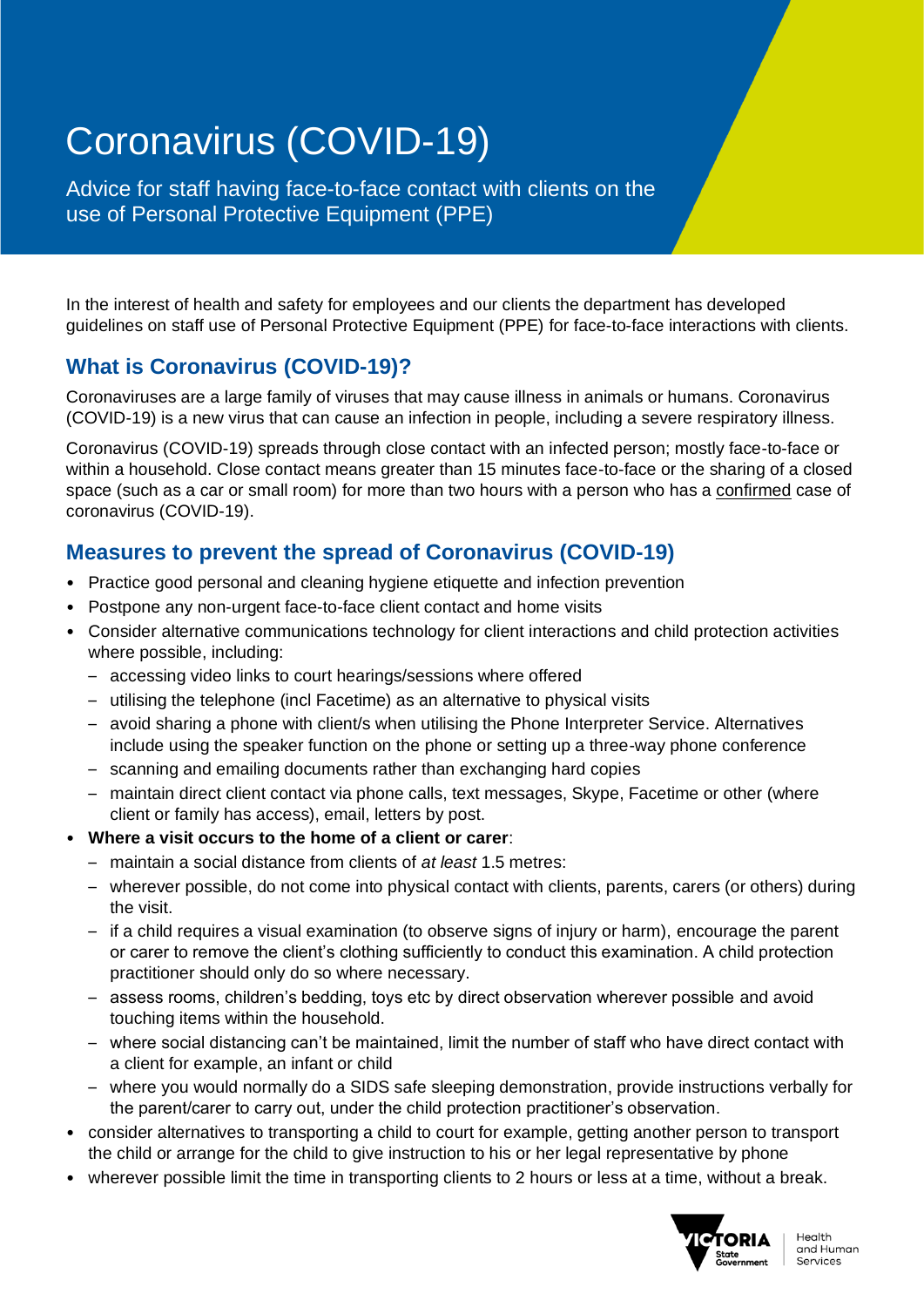- **Where having children in child protection offices is unavoidable** (for example, waiting for a placement to be found):
	- limit the child's movement around the office and contain the child in one room or location where possible
	- ensure the child's hands are washed (at a minimum) on arrival, after eating, after toileting and prior to leaving the office. Where possible, use disposable plates, cups and utensils.
- limit direct physical contact where possible, but when direct physical contact has needed to occur observe recommended hygiene practices.
- Remove all toys (e.g. soft toys) and other items which can't be disinfected from client access rooms

## **Determining the need for Personal Protective Equipment**

Non-urgent client contact and home visits are being postponed, or delivered through alternative means. However, in some cases face-to face interaction with clients may be unavoidable. In these cases it may be necessary to wear Personal Protective Equipment (PPE). PPE helps to protect people from infections like the coronavirus and depending on the situation may include a mask, gloves, goggles and a gown.

To determine whether you need to use PPE for face-to-face contact with a client, complete the [Coronavirus client risk assessment checklist](#page-1-0) below and follow the appropriate guidance.

If you work in disability accommodation, inclusive of forensic services, you should refer to guidance within the Residential Services Practice Manual. If you work in another accommodation service, for example Secure Welfare Service, you can also utilise the Coronavirus client risk assessment checklist to determine whether you may need to use PPE when interacting with a client. If the answer to any of the questions is yes then you should take steps to isolate the client and provide them with a mask and gloves to wear. In addition, visitors to these facilities should be asked these questions and denied entry.

The guidance has been developed using, *'Rational use of personal protective equipment (PPE) for Coronavirus disease (COVID-19)'*, published by the World Health Organization on 19 March 2020 and will be updated as required.

For guidance on how to safely put on or remove PPE, see [Sequence for putting on PPE](#page-4-0) and Removal of [PPE](#page-4-1) below.

### <span id="page-1-0"></span>**Coronavirus client risk assessment checklist**

All clients, family members residing in the client's home and carers must be screened for risk factors and symptoms of coronavirus prior to any face-to-face contact. Staff should ask the questions below when arranging a home visit, office visit or any other face-to-face interaction with a client or a family. This includes any other persons who may be present during the visit.

\*Any decisions to have face to face contact with clients across any child protection team or phase should be discussed with and endorsed by your Manager, or in Child Protection a Deputy Area Operations Manager or above.

| Before any face-to-face client interaction                                                                                                   |            |                                                                                                                                                                                 |  |
|----------------------------------------------------------------------------------------------------------------------------------------------|------------|---------------------------------------------------------------------------------------------------------------------------------------------------------------------------------|--|
| Question                                                                                                                                     | Response   | <b>Action</b>                                                                                                                                                                   |  |
| Do they have a confirmed case<br>(diagnosis) of coronavirus, or have they had<br>close contact with a confirmed case in the<br>past 14 days. | <b>YES</b> | Do not proceed with the face-to-face<br>meeting.<br>If you must proceed with the face-to-face<br>meeting, utilise the following Personal<br>Protective Equipment (PPE):<br>Mask |  |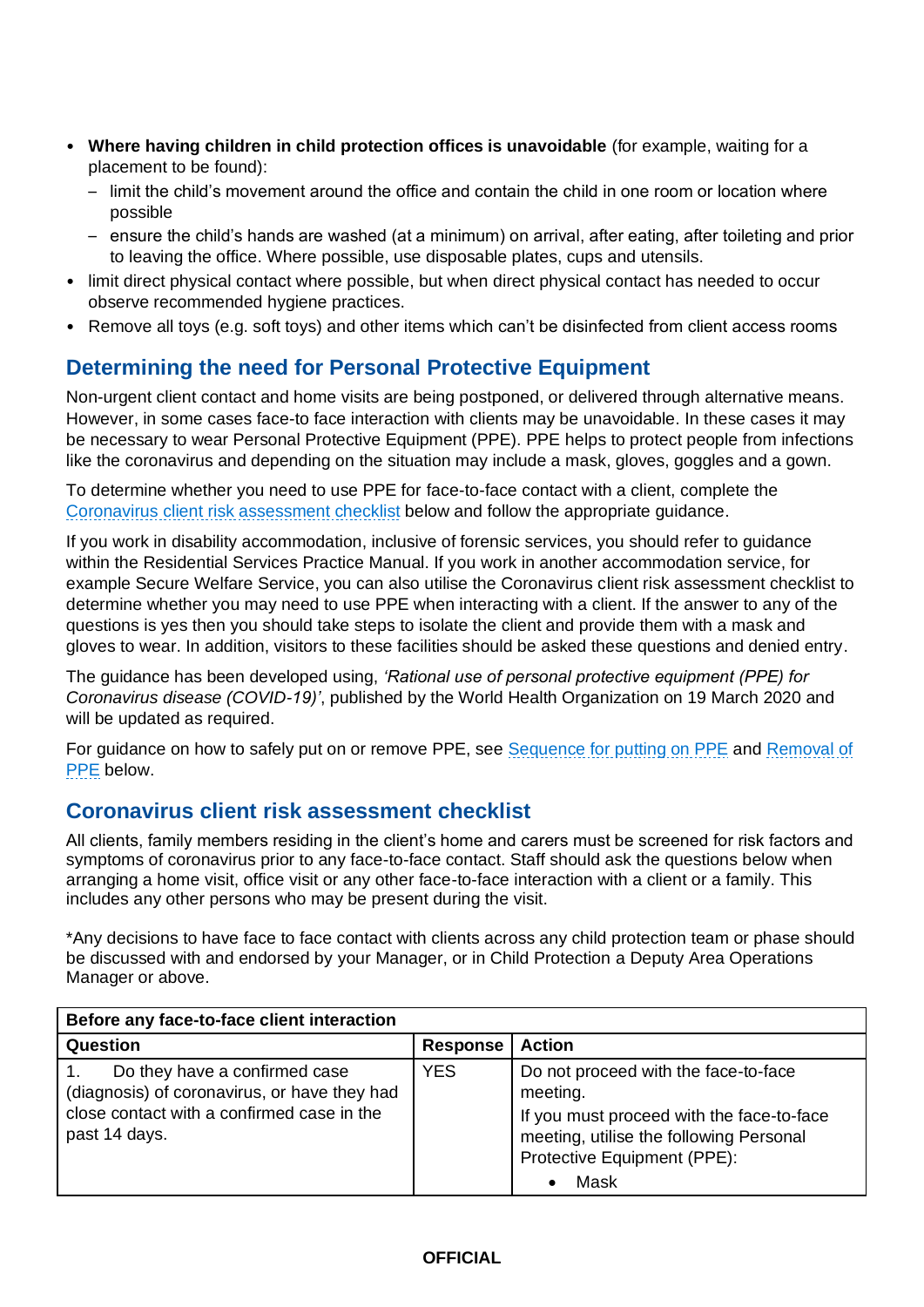| Before any face-to-face client interaction                                                                     |                 |                                                                                                                                                                                                                                                                                                                                                                                                                                                                                                                                                                                      |  |  |
|----------------------------------------------------------------------------------------------------------------|-----------------|--------------------------------------------------------------------------------------------------------------------------------------------------------------------------------------------------------------------------------------------------------------------------------------------------------------------------------------------------------------------------------------------------------------------------------------------------------------------------------------------------------------------------------------------------------------------------------------|--|--|
| Question                                                                                                       | <b>Response</b> | <b>Action</b>                                                                                                                                                                                                                                                                                                                                                                                                                                                                                                                                                                        |  |  |
|                                                                                                                |                 | Gloves<br>$\bullet$<br>Maintain social distancing of 1.5m and                                                                                                                                                                                                                                                                                                                                                                                                                                                                                                                        |  |  |
|                                                                                                                |                 | practice good hygiene. If you are attending a<br>client's home conduct the meeting outside if<br>possible. If this is not possible try to avoid<br>touching any surfaces in the home even with<br>gloves on.<br>CP Only: Include an alert in CRIS alert screen.                                                                                                                                                                                                                                                                                                                      |  |  |
|                                                                                                                |                 | Alert should read Serious Hazard COVID 19 risk                                                                                                                                                                                                                                                                                                                                                                                                                                                                                                                                       |  |  |
|                                                                                                                | <b>NO</b>       | Proceed to Question 2.                                                                                                                                                                                                                                                                                                                                                                                                                                                                                                                                                               |  |  |
| 2.<br>Have they returned to Australia from<br>overseas in the past 14 days?                                    | <b>YES</b>      | Do not proceed with the face-to-face<br>meeting.<br>If you must proceed with the face-to-face<br>meeting, utilise the following Personal<br>Protective Equipment (PPE):<br>Mask<br>Gloves<br>Maintain social distancing of 1.5m and<br>practice good hygiene. If you are attending a<br>client's home conduct the meeting outside if<br>possible. If this is not possible try to avoid<br>touching any surfaces in the home even with<br>gloves on.<br>CP Only: Include an alert in CRIS alert<br>screen. Alert should read Serious Hazard<br>COVID 19 risk.                         |  |  |
|                                                                                                                | <b>NO</b>       | Proceed to Question 3.                                                                                                                                                                                                                                                                                                                                                                                                                                                                                                                                                               |  |  |
| 3.<br>Do they have any symptoms of<br>coronavirus (i.e. fever and cough, sore<br>throat, shortness of breath)? | <b>YES</b>      | Do not proceed with the face-to-face<br>meeting.<br>If you must proceed with the face-to-face<br>meeting, utilise the following Personal<br>Protective Equipment (PPE):<br>Mask<br>$\bullet$<br>Gloves<br>Goggles<br>Maintain social distancing of 1.5m and<br>practice good hygiene. If you are attending a<br>client's home conduct the meeting outside if<br>possible. If this is not possible try to avoid<br>touching any surfaces in the home even with<br>gloves on.<br>CP Only: Include an alert in CRIS alert<br>screen. Alert should read Serious Hazard<br>COVID 19 risk. |  |  |
|                                                                                                                | <b>NO</b>       | If the meeting is required proceed with face-<br>to-face meeting.<br>Maintain social distancing of 1.5m and                                                                                                                                                                                                                                                                                                                                                                                                                                                                          |  |  |

## **OFFICIAL**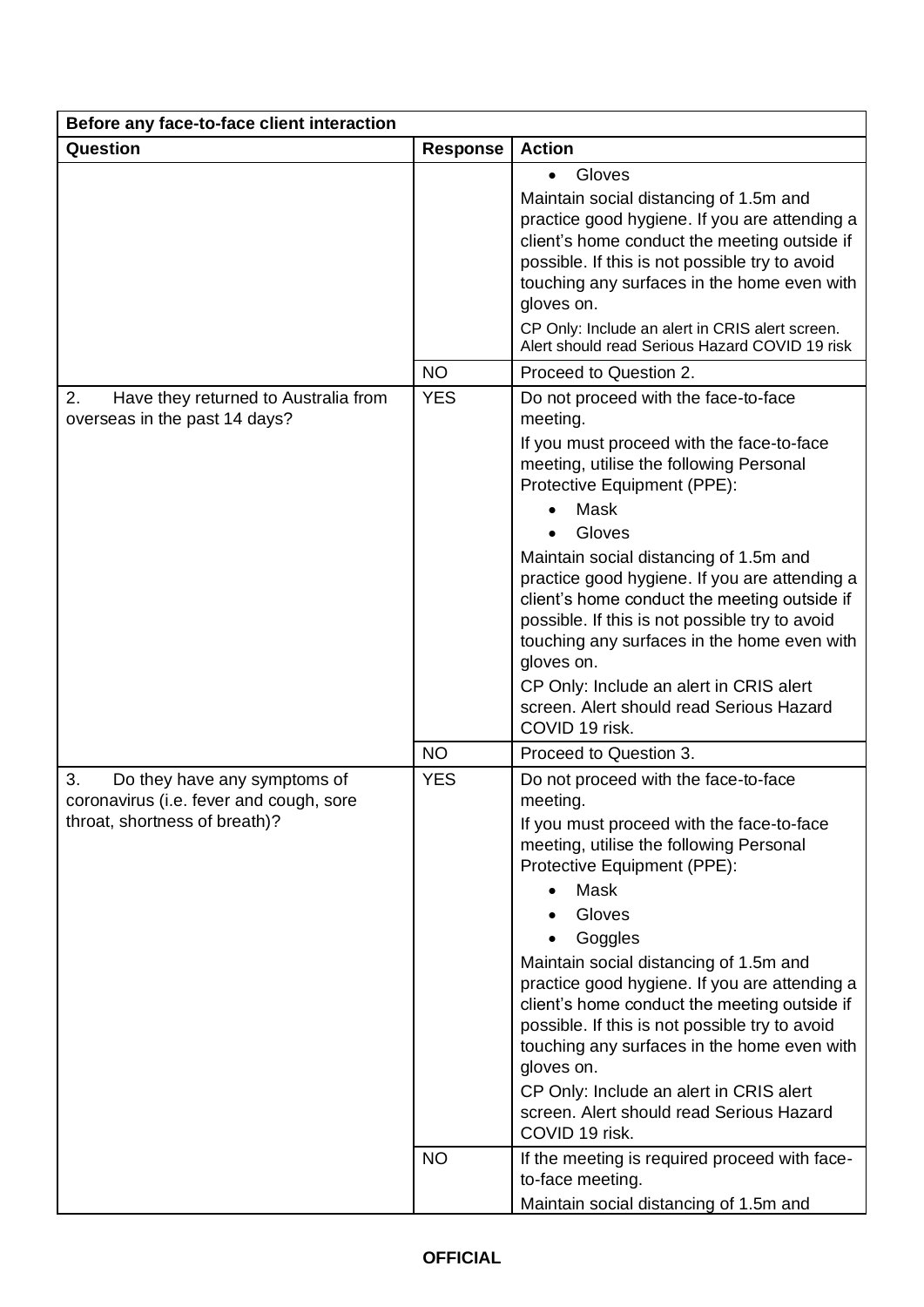| Before any face-to-face client interaction                                                                                                                    |                 |                                                                                                                                                                                                                                                                                                                                                                                                                                                                                                                                |  |  |
|---------------------------------------------------------------------------------------------------------------------------------------------------------------|-----------------|--------------------------------------------------------------------------------------------------------------------------------------------------------------------------------------------------------------------------------------------------------------------------------------------------------------------------------------------------------------------------------------------------------------------------------------------------------------------------------------------------------------------------------|--|--|
| Question                                                                                                                                                      | <b>Response</b> | <b>Action</b>                                                                                                                                                                                                                                                                                                                                                                                                                                                                                                                  |  |  |
|                                                                                                                                                               |                 | practice good personal hygiene.<br>If you are attending a client's home conduct<br>the meeting outside if possible. If this is not<br>possible try to avoid touching any surfaces<br>in the home but if this will not be possible<br>you may consider wearing gloves.                                                                                                                                                                                                                                                          |  |  |
| Where you cannot complete questions 1 to 3                                                                                                                    |                 |                                                                                                                                                                                                                                                                                                                                                                                                                                                                                                                                |  |  |
| Where you cannot determine whether the<br>client is at risk of having coronavirus<br>because you cannot get in contact with them<br>or they refuse to answer. | <b>YES</b>      | Do not proceed with the face-to-face<br>meeting.<br>If you must proceed with the face-to-face<br>meeting, utilise the following Personal<br>Protective Equipment (PPE):<br>Mask<br>Gloves                                                                                                                                                                                                                                                                                                                                      |  |  |
| <b>Unannounced visits</b>                                                                                                                                     |                 |                                                                                                                                                                                                                                                                                                                                                                                                                                                                                                                                |  |  |
| Where a visit is assessed as needing to be<br>unannounced.                                                                                                    |                 | Ask questions 1 to 3 above at the<br>commencement of the visit, prior to entering<br>the home. If this is not practical and you must<br>proceed with the face-to-face meeting, utilise<br>the following Personal Protective Equipment<br>$(PPE)$ :<br>Mask<br>Gloves<br>Maintain social distancing of 1.5m and<br>practice good hygiene. If you are attending a<br>client's home conduct the meeting outside if<br>possible. If this is not possible try to avoid<br>touching any surfaces in the home even with<br>gloves on. |  |  |
| Where you will be in physical contact with a client                                                                                                           |                 |                                                                                                                                                                                                                                                                                                                                                                                                                                                                                                                                |  |  |
| Ask questions 1 to 3 above.                                                                                                                                   | <b>YES</b>      | If the answer to any of the three questions is<br>YES and you will be in physical contact with<br>a client (i.e. touching them, physically<br>assisting them, carrying them) you should<br>utilise the following Personal Protective<br>Equipment (PPE):<br>Mask<br>$\bullet$<br>Gloves<br>Goggles<br>Gown                                                                                                                                                                                                                     |  |  |

Note/ the recommended use of Personal Protective Equipment is in line with the WHO's *'Rational use of personal protective equipment (PPE) for coronavirus disease (COVID-19)'*, 19 March 2020.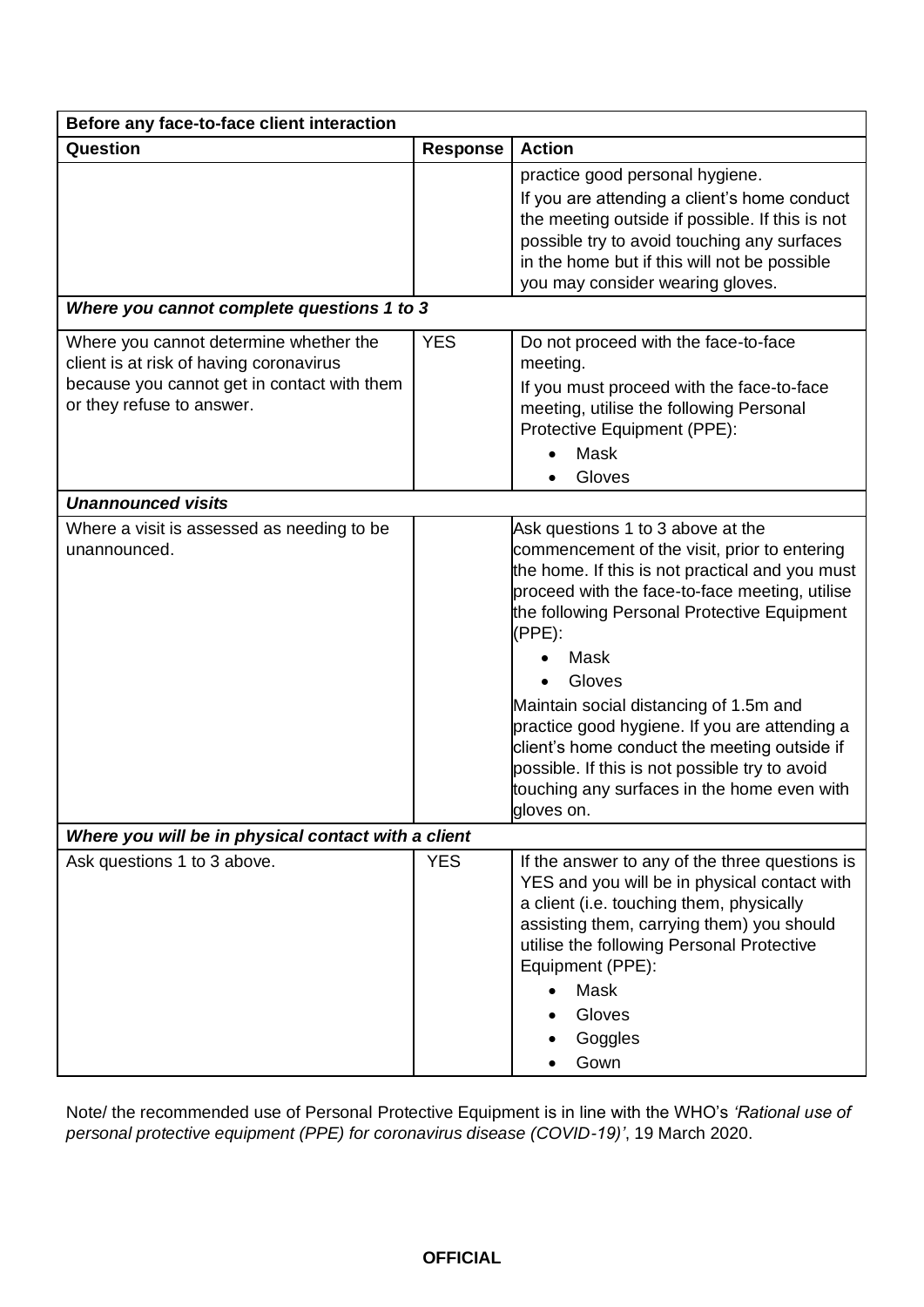## <span id="page-4-0"></span>**Sequence for Putting on PPE**

If possible, put PPE on before contact with a suspected or confirmed case. Please follow the advice below to put on PPE:

*Hand hygiene*

• Wash hands or use an alcohol-based hand rub.

*Gown (if using)*

- Fully cover torso from neck to knees, arms to end of wrists, and wrap around the back
- Fasten in back of neck and waist

#### *Mask*

- Secure ties or elastic bands at middle of head and neck.
- Protective eyewear or face shield (if using)
- Place over face and eyes and adjust to fit.

#### *Goggles (if using)*

• Place over eyes and adjust to fit

#### *Gloves*

• Extend to cover wrist and if possible, sleeve of uniform (if wearing long sleeves).

## <span id="page-4-1"></span>**Sequence for Removing PPE**

Please follow the advice below to remove PPE:

#### *Gloves*

- The outside of the gloves may be contaminated.
- Grasp the outside of the glove with the opposite gloved hand and peel off.
- Hold removed glove in gloved hand.
- Slide fingers of ungloved hand under remaining glove at wrist.
- Peel glove off over first glove.
- Discard gloves in waste container.



#### *Hand hygiene*

• Wash hands or use an alcohol-based hand rub.

#### *Goggles (if using)*

• The outside of eye protection or face shield may be contaminated.

#### **OFFICIAL**